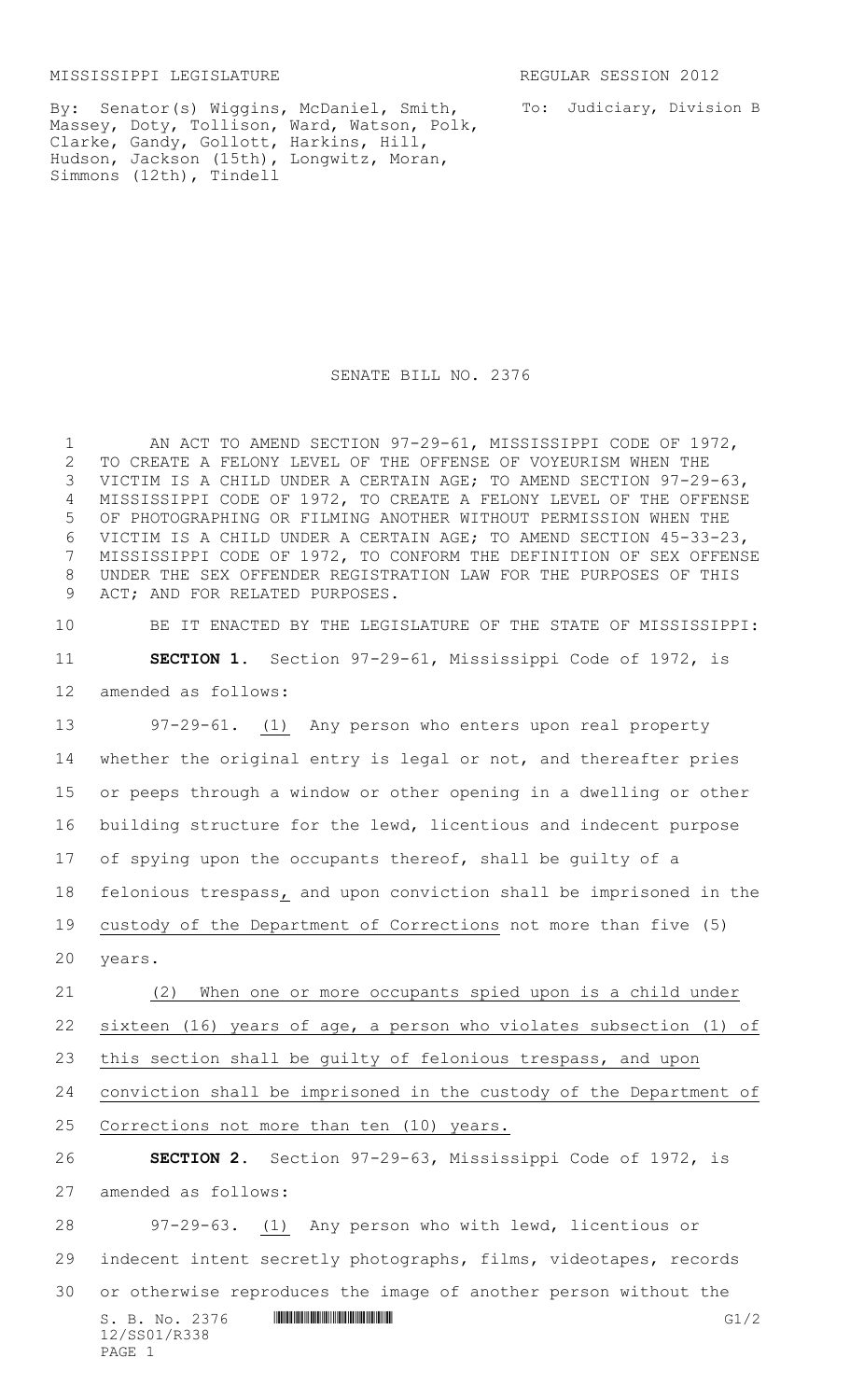permission of such person when such a person is located in a place where a person would intend to be in a state of undress and have a reasonable expectation of privacy, including, but not limited to, private dwellings or any facility, public or private, used as a restroom, bathroom, shower room, tanning booth, locker room, fitting room, dressing room or bedroom shall be guilty of a felony and upon conviction shall be punished by a fine of Five Thousand Dollars (\$5,000.00) or by imprisonment of not more than five (5) years in the custody of the Department of Corrections, or both.

 (2) Where the person who is secretly photographed, filmed, videotaped or otherwise reproduced is a child under sixteen (16) years of age, a person who violates subsection (1) of this section shall be guilty of a felony and upon conviction shall be punished by a fine of Five Thousand Dollars (\$5,000.00) or by imprisonment of not more than ten (10) years in the custody of the Department of Corrections, or both.

 **SECTION 3.** Section 45-33-23, Mississippi Code of 1972, is amended as follows:

 45-33-23. For the purposes of this chapter, the following words shall have the meanings ascribed herein unless the context clearly requires otherwise:

 (a) "Conviction" shall mean that, regarding the person's offense, there has been a determination or judgment of guilt as a result of a trial or the entry of a plea of guilty or nolo contendere regardless of whether adjudication is withheld. "Conviction of similar offenses" includes, but is not limited to, a conviction by a federal or military tribunal, including a court-martial conducted by the Armed Forces of the United States, a conviction for an offense committed on an Indian Reservation or other federal property, a conviction in any state of the United States, the District of Columbia, the Commonwealth of Puerto Rico, Guam, American Samoa, the Northern Marianna Islands or the United States Virgin Islands, and a conviction in a foreign country if

S. B. No. 2376 **. NATION CONTINUES.** 12/SS01/R338 PAGE 2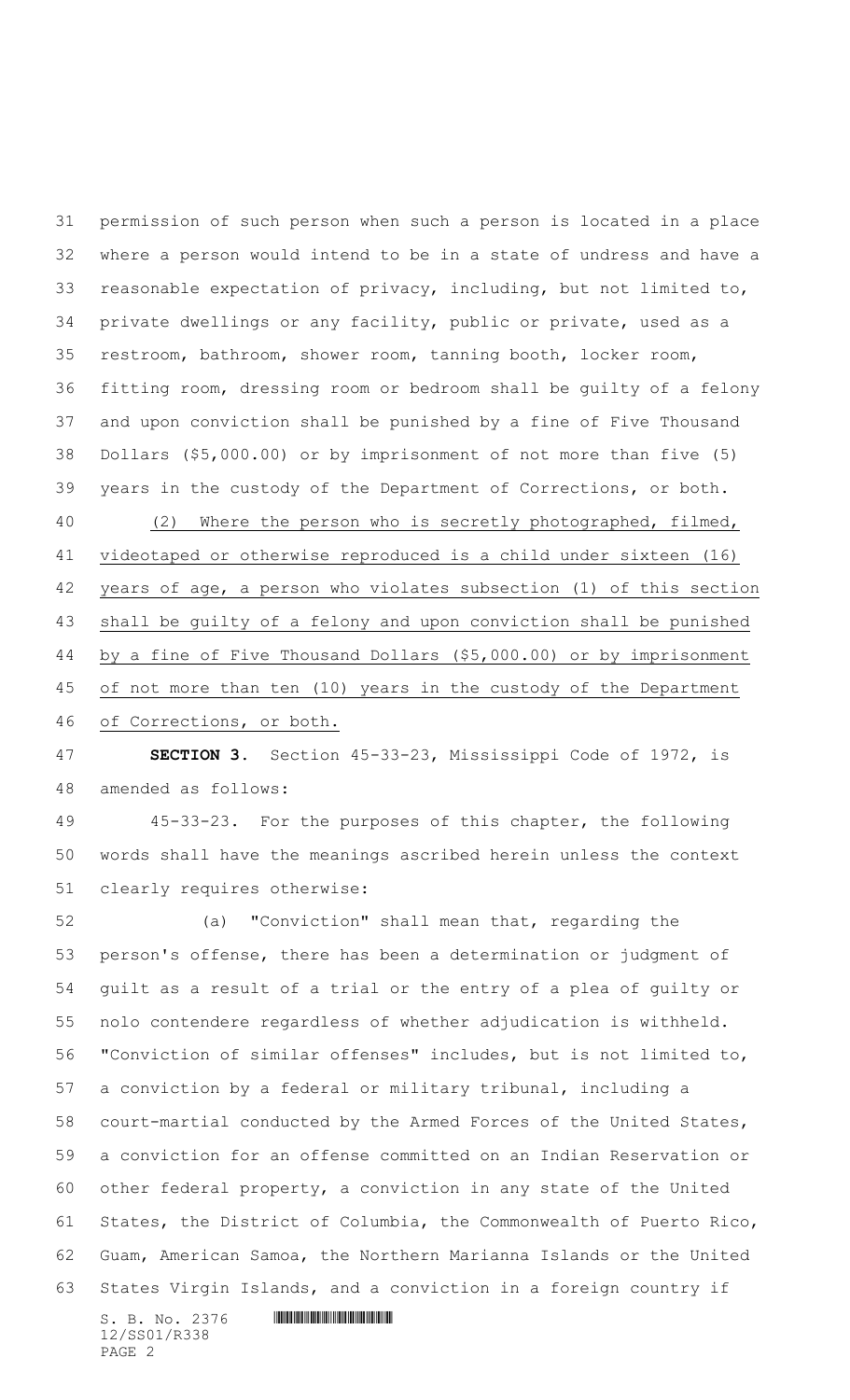the foreign country's judicial system is such that it satisfies minimum due process set forth in the guidelines under Section 111(5)(B) Public Law 109-248.

 (b) "Jurisdiction" means any court or locality including any state court, federal court, military court, Indian tribunal or foreign court, the fifty (50) states, the District of Columbia, the Commonwealth of Puerto Rico, Guam, American Samoa, the Northern Marianna Islands or the United States Virgin Islands, and Indian tribes that elect to function as registration jurisdictions under Title 1, SORNA Section 127 of the Adam Walsh Child Safety Act.

 (c) "Permanent residence" is defined as a place where the person abides, lodges, or resides for a period of fourteen (14) or more consecutive days.

 (d) "Registration" means providing information to the appropriate agency within the time frame specified as required by this chapter.

 (e) "Registration duties" means obtaining the registration information required on the form specified by the department as well as the photograph, fingerprints and biological sample of the registrant. Biological samples are to be forwarded to the State Crime Laboratory pursuant to Section 45-33-37; the photograph, fingerprints and other registration information are to be forwarded to the Department of Public Safety immediately.

 (f) "Responsible agency" is defined as the person or government entity whose duty it is to obtain information from a criminal sex offender upon conviction and to transmit that information to the Mississippi Department of Public Safety.

 (i) For a criminal sex offender being released 93 from the custody of the Department of Corrections, the responsible agency is the Department of Corrections.

12/SS01/R338 PAGE 3

S. B. No. 2376 **... SECONDER SPECIFICATION**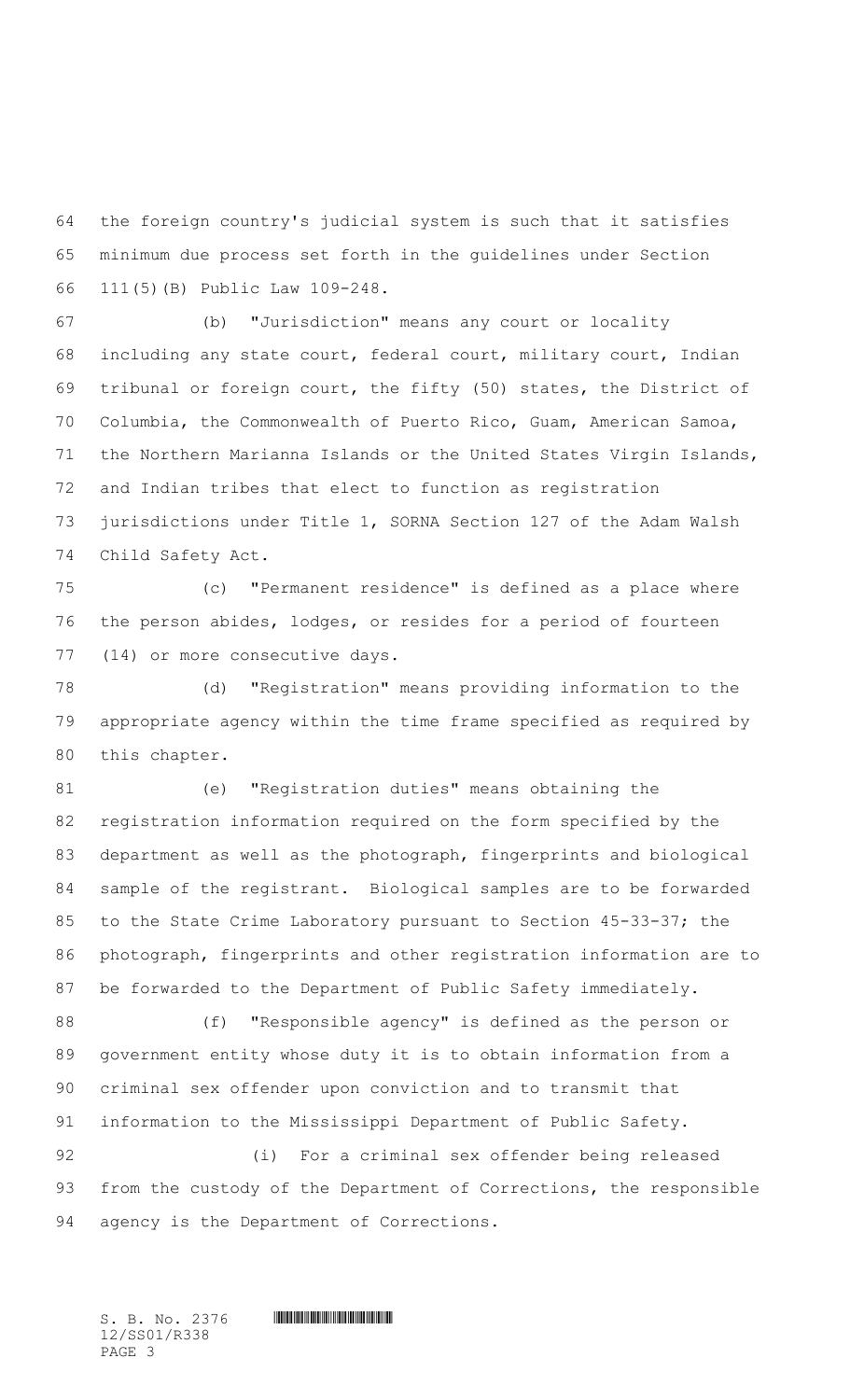(ii) For a criminal sex offender being released from a county jail, the responsible agency is the sheriff of that county.

 (iii) For a criminal sex offender being released from a municipal jail, the responsible agency is the police department of that municipality.

 (iv) For a sex offender in the custody of youth court, the responsible agency is the youth court.

 (v) For a criminal sex offender who is being placed on probation, including conditional discharge or unconditional discharge, without any sentence of incarceration, the responsible agency is the sentencing court.

 (vi) For an offender who has been committed to a mental institution following an acquittal by reason of insanity, the responsible agency is the facility from which the offender is released. Specifically, the director of said facility shall notify the Department of Public Safety prior to the offender's release.

 (vii) For a criminal sex offender who is being released from a jurisdiction outside this state or who has a prior conviction in another jurisdiction and who is to reside, work or attend school in this state, the responsible agency is both the sheriff of the proposed county of residence and the department. (g) "Sex offense" or "registrable offense" means any of the following offenses:

 (i) Section 97-3-53 relating to kidnapping, if the 121 victim was below the age of eighteen (18);

 (ii) Section 97-3-65 relating to rape; however, conviction or adjudication under Section 97-3-65(1)(a) when the offender was eighteen (18) years of age or younger at the time of the alleged offense, shall not be a registrable sex offense; (iii) Section 97-3-71 relating to rape and assault

127 with intent to ravish;

PAGE 4

 $S. B. No. 2376$  **INSISTENTIAL SET AND ALL PROPERTY** 12/SS01/R338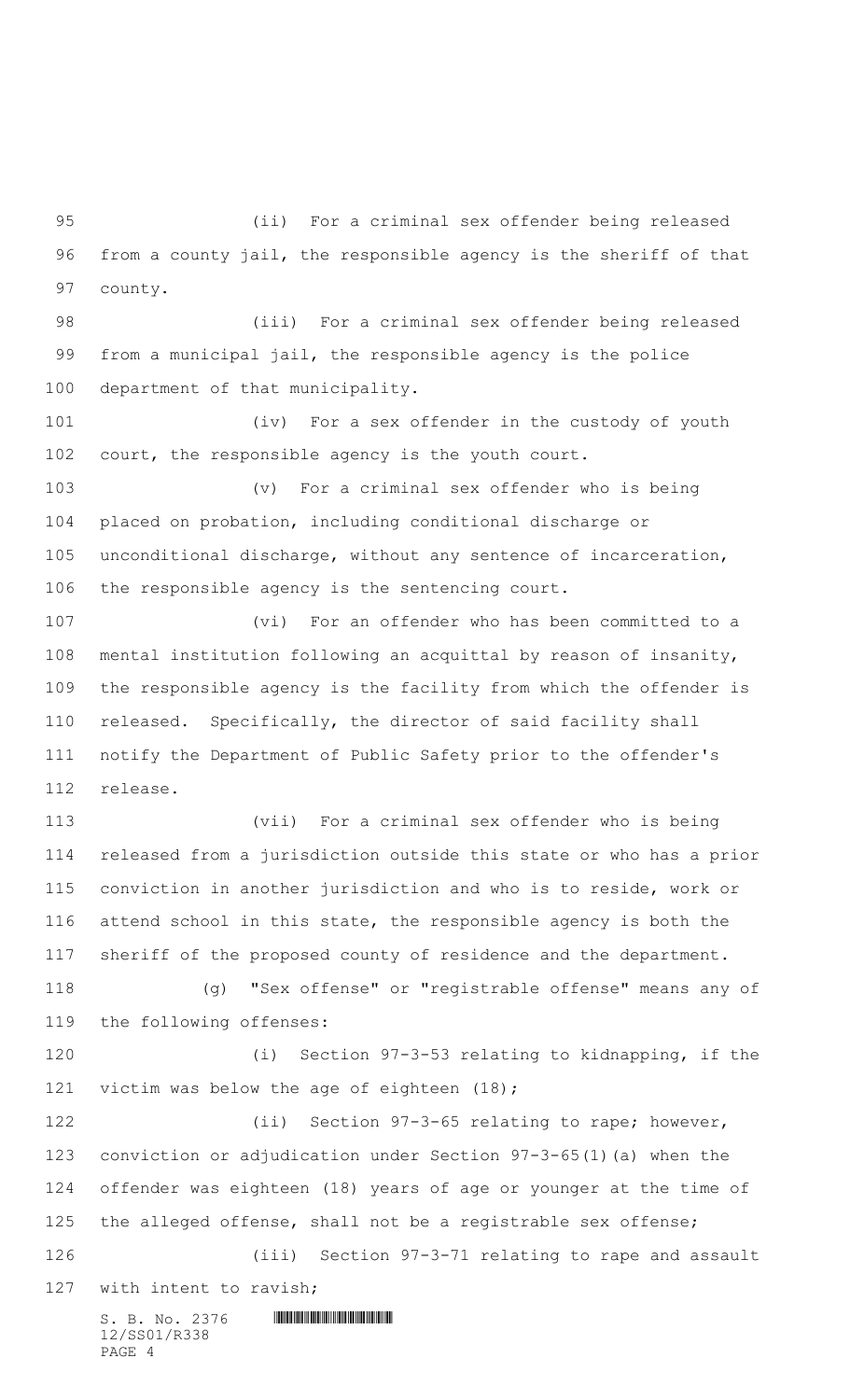128 (iv) Section 97-3-95 relating to sexual battery; however, conviction or adjudication under Section 97-3-95(1)(c) when the offender was eighteen (18) years of age or younger at the time of the alleged offense, shall not be a registrable sex offense; (v) Section 97-5-5 relating to enticing a child for concealment, prostitution or marriage; (vi) Section 97-5-23 relating to the touching of a child, mentally defective or incapacitated person or physically helpless person for lustful purposes; (vii) Section 97-5-27 relating to the dissemination of sexually oriented material to children; (viii) Section 97-5-33 relating to the exploitation of children; (ix) Section 97-5-41 relating to the carnal knowledge of a stepchild, adopted child or child of a cohabiting partner; (x) Section 97-29-59 relating to unnatural intercourse; (xi) Section 97-1-7 relating to attempt to commit any of the above-referenced offenses; (xii) Section 43-47-18 relating to sexual abuse of a vulnerable adult; (xiii) Section 97-3-54.1(1)(c) relating to procuring sexual servitude of a minor; (xiv) Section 97-29-61(2) relating to voyeurism when the victim is a child under sixteen (16) years of age; (xv) Section 97-29-63 relating to filming another without permission where there is an expectation of privacy; (xvi) Section 97-29-45 relating to obscene electronic communication;